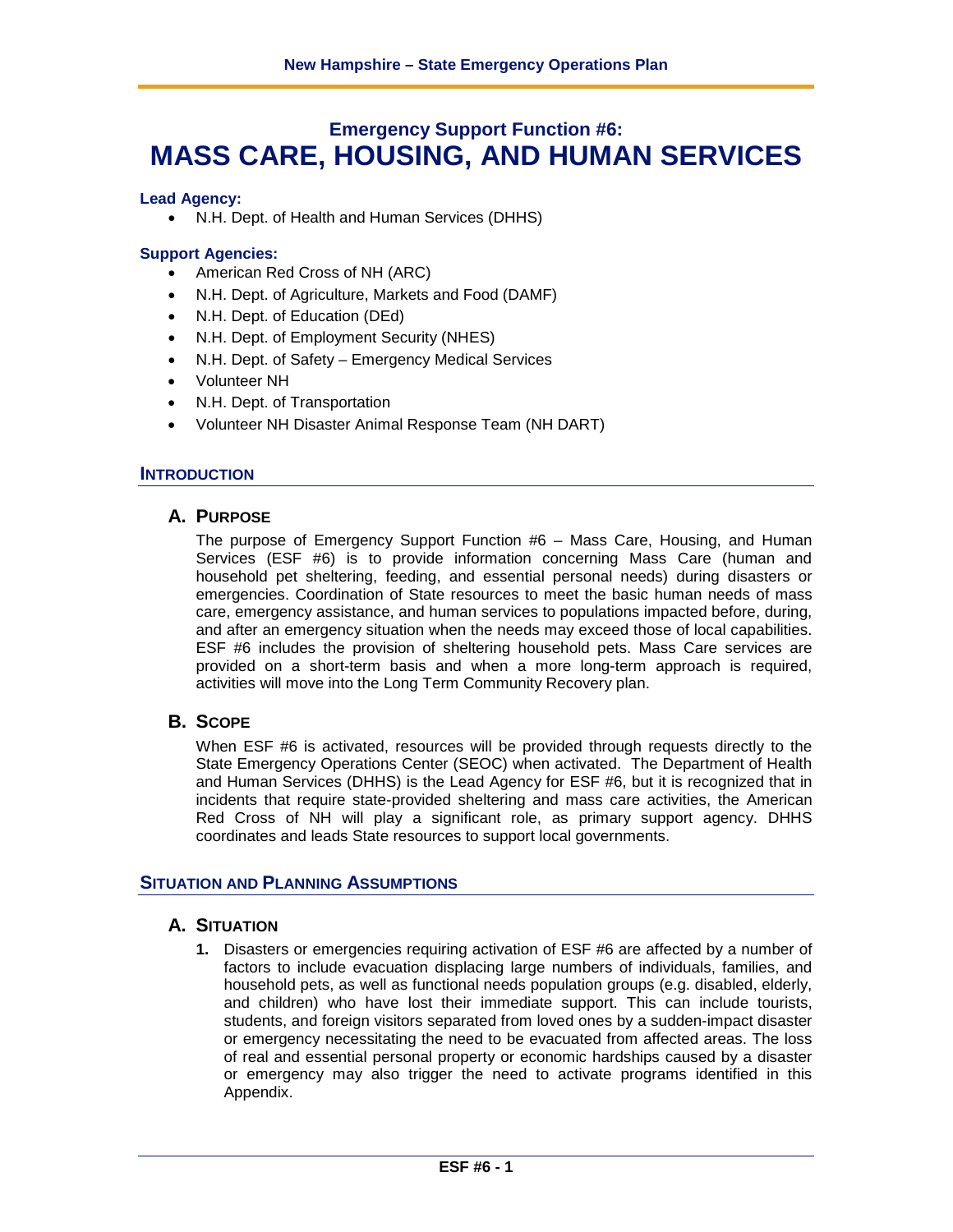**2.** In most emergency or disaster situations, there may be a sudden and prolonged need of the public for protection from the effects of the emergency. Sheltering, emergency assistance, short-term housing, mass care and feeding, basic human services and household pet sheltering may be required. Dependent upon the resources immediately available and/or proactive stance of local communities, careful coordination is needed to assure needs are met for the total population affected.

# **B. PLANNING ASSUMPTIONS**

- **1.** It is increasingly probable that an incident will occur which will require activation (partial or complete) of ESF #6.
- **2.** The number in need of shelter and mass care services is scalable depending upon the emergency.
- **3.** Approximately 70% of all NH households own a pet. This implies during large-scale disasters, pet ownership may affect the behavior of large segments of the population at risk. Strong attachments also exist between farmers and their livestock.
- **4.** During an emergency Volunteer NH DART will work with local municipalities and/or the American Red Cross of NH to coordinate the activation and deactivation of household pet shelters.
- **5.** Facilities used as evacuation centers, respite centers, mass-feeding sites, and human/household pet shelters have been pre-identified by municipal, borough, or local jurisdictions, and may be supported by the American Red Cross of NH.
- **6.** Careful planning and outreach to support agencies must be made in advance to meet any specialized requirements that are required when providing services to the general public. These may range from those who are language-challenged or require special diets to those who require personal assistance for daily activities.
- **7.** Through public education, animal owners will know how to prepare themselves and their household pets for an emergency/disaster situation.
- **8.** When area veterinary and animal care resources have been exhausted, assistance will be requested from the state.
- **9.** Service animals will stay with their handlers/owners in the local municipality or American Red Cross shelter.
- **10.** DHHS will coordinate with Volunteer NH to access support of other NGOs.
- **11.** The American Red Cross of NH, support to ESF #6, will be to directly coordinate mass care efforts with local government.
- **12.** The American Red Cross Safe and Well System will be utilized as the means for family/household pet reunifications and welfare information during a disaster or incident requiring evacuations and large mass care sheltering.
- **13.** The ESF #6 representative at the State Emergency Operations Center (SEOC) will be responsible for the coordination of services, collection, reporting, and dissemination of all ESF #6 activities.
- **14.** There may be instances when an affected area is/will be uninhabitable for short- or long-term periods.
- **15.** Emergency situations may require the provision of short-term warming shelters, mobile feeding, etc.
- **16.** Public on-hand food inventories separately will be inadequate and unsafe to meet the needs of the impacted populations.
- **17.** The needs of the response community in the field will also need to be met in order to ensure response capabilities are maintained.
- **18.** All sheltering activity, whether by the American Red Cross or independently, will be recorded and tracked (to the best of their ability) by the ESF #6 representative in the SEOC in WebEOC.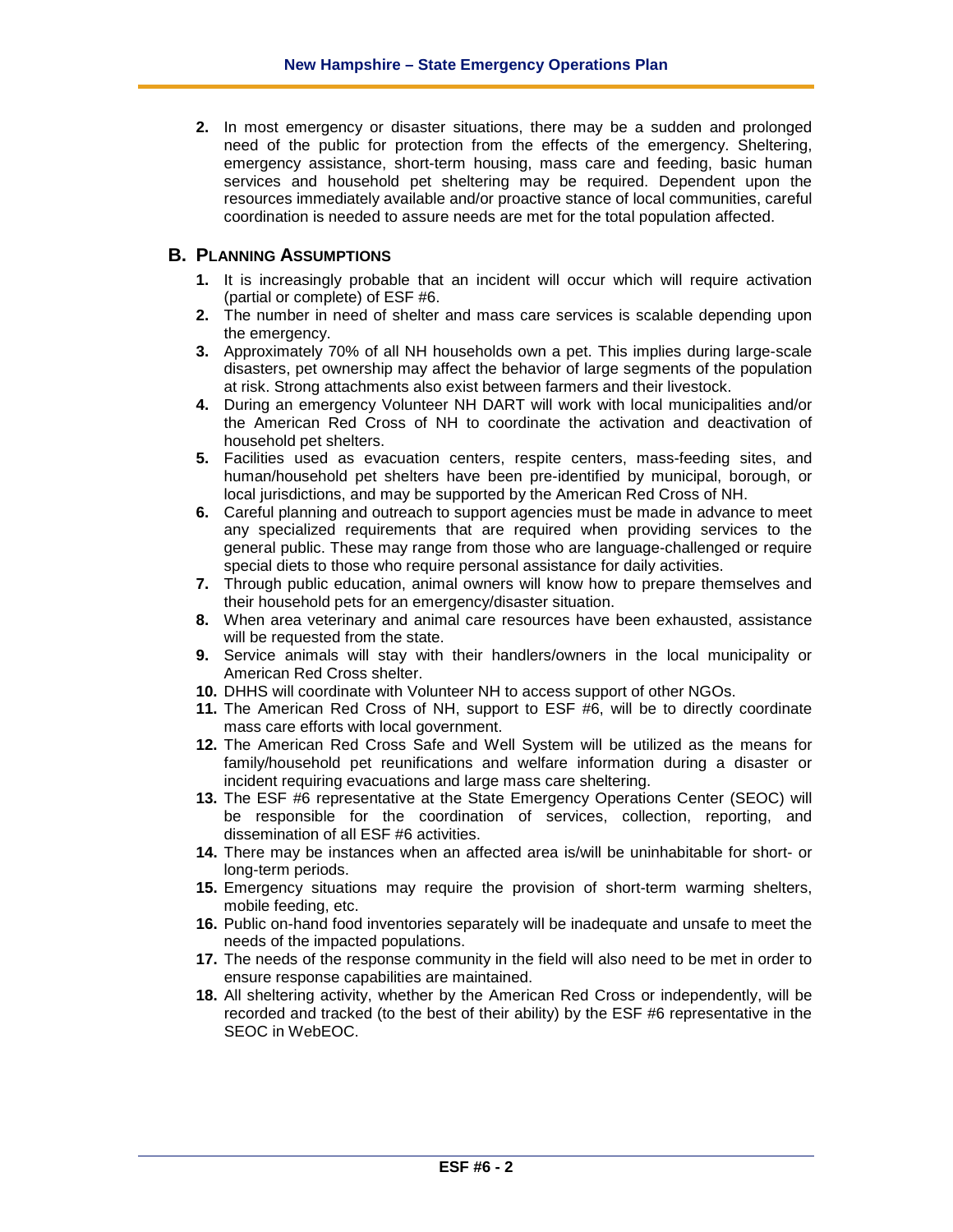## **CONCEPT OF OPERATIONS**

## **A. LOCAL GOVERNMENT**

**1.** The affected local government(s) will carry out emergency mass care of disaster victims. This may be accomplished through established local government organizations such as fire and police departments, tribal entities, health department, social services department, and voluntary organizations such as churches or the local American Red Cross. A vital element of any disaster relief effort is the assistance provided to local government(s) by voluntary organizations in the distribution of food, medicine and supplies, the provision of emergency shelter, and the restoration of community services.

# **B. STATE GOVERNMENT**

- **1.** During a declared emergency, additional mass care and feeding support services may be provided to affected local government(s) by certain designated State agencies. These services may include but are not limited to:
	- a. Food stamp issuance and administration;
	- b. Emergency feeding facilities and food supplies; and,
	- c. Crisis counseling services for disaster victims.
- **2.** When activated, the ESF #6 representative at the SEOC will be responsible for the activating resources through ESF #7 – Resource Support, ESF #11 – Agriculture, Natural, and Cultural Resources and other support agencies, coordinating their activities, and collecting, evaluating, and disseminating information on services provided and anticipated.
- **3.** The status of committed and uncommitted resources will be continuously tracked through WebEOC during SEOC activation when ESF #6 resources are utilized. Activities taken by ESF #6 agencies in support of the ESF #6 mission will be recorded/documented in WebEOC.
- **4.** Initial recovery efforts may commence as response activities are taking place. As recovery activities are introduced, close coordination will be required for assistance such as, but not limited to, temporary housing, loans, and grants for individuals under traditional disaster assistance programs of federal agencies. These grants will be administered by ESF #14 – Volunteer & Donations Management but ESF #6 will assist in identifying potential needs for such assistance.
- **5.** Assisting all ESFs and other Support Agencies in effectively addressing and responding to the functional needs of their target populations within their mission areas and to make available to them resources and methods that are available to address functional and specific needs.
- **6.** The State of New Hampshire recognizes that individuals with functional and specific needs require and utilize the assistance of family members, service animals, and/or direct support providers. Service animals shall be treated as required by law. ESF #6 is committed to ensuring that the emotional, physical, and mental health needs of these individuals are appropriately addressed and their support network remain together to the maximum extent possible during evacuation, transport, sheltering, or the delivery of other services.
- **7.** Emergencies may intensify an individual's limitations through the loss or temporary separation of durable medical supplies and specialized equipment or due to the stress brought on by the incident.
- **8.** The population of persons with Medical Functional Needs includes those who are not self-sufficient, or do not have or have lost adequate support from caregivers, family, or friends and need assistance with, but not limited to:
	- a. Activities of daily living such as bathing, feeding, going to the toilet, dressing, and grooming;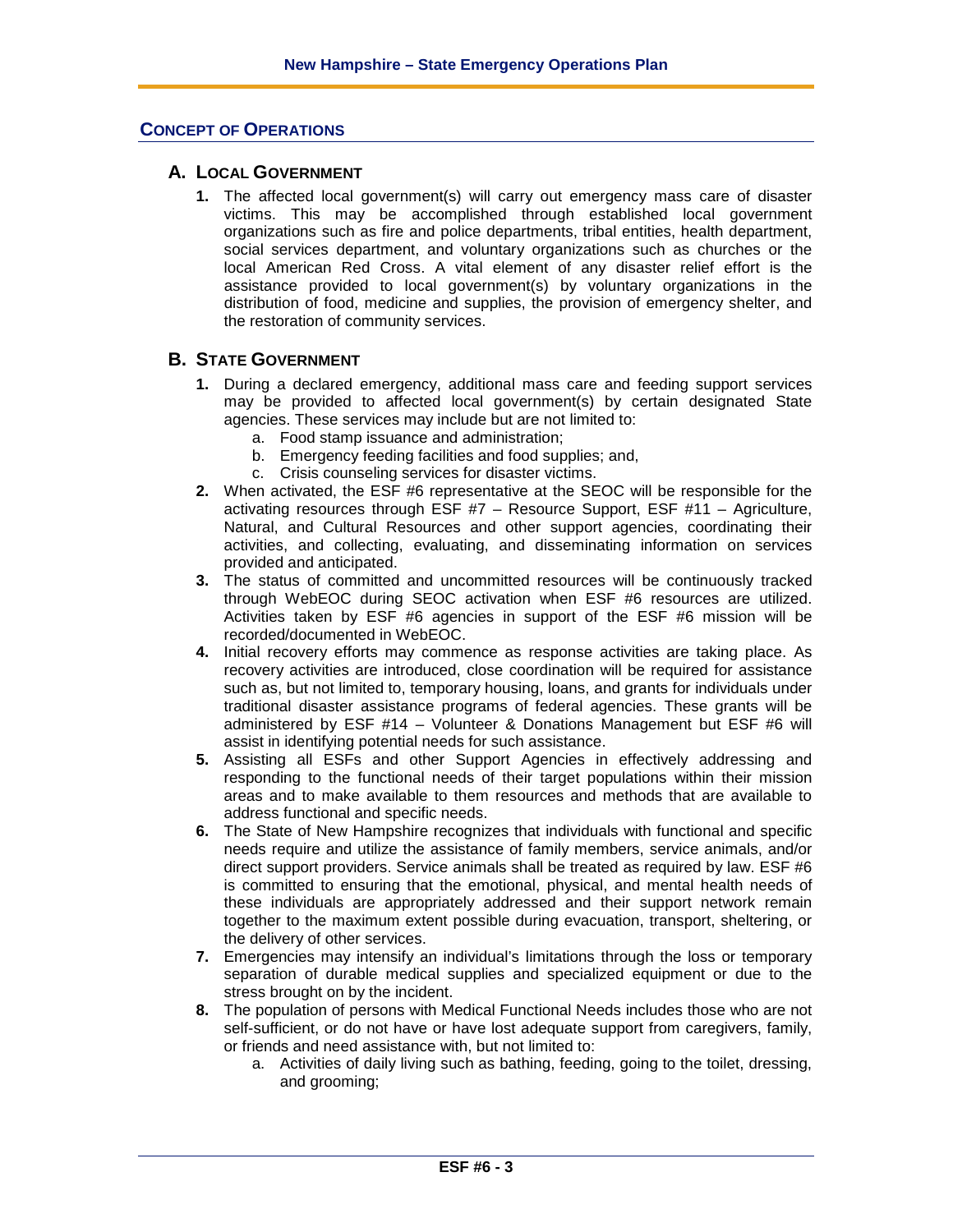- b. Managing unstable, chronic, terminal, or contagious health conditions that require special observation and ongoing treatment;
- c. Managing medications, intravenous (IV) therapy, tube feeding, and/or regular vital signs:
- d. Medical readings;
- e. Dialysis, oxygen, and suction administration;
- f. Managing wounds, catheters, or ostomies; and,
- g. Operating power-dependent equipment to sustain life.

People with visible/hearing disabilities tend to be automatically, but sometimes mistakenly placed in this category. A more specific function-oriented determination of medical needs may need to be incorporated.

- **9.** Persons with access or functional needs are those who need assistance to be able to maintain their health and independence and to be able to manage the stresses of mass sheltering, evacuation, and other types of response activities. Effectively meeting these needs can prevent secondary conditions and institutionalization for some persons, and can reduce the use of scarce, expensive, and intensive emergency medical services. Maintaining functional independence can include:
	- a. Medical stabilization replacing essential medications (blood pressure, seizure, diabetes, psychotropic, etc.);
	- b. Functional mobility restoration replacing lost or damaged durable medical equipment (assistive communication devices, wheelchairs, walkers, scooters, canes, crutches, etc.);
	- c. Replacing essential consumable supplies (catheters, ostomy supplies, padding, dressings, sterile gloves, etc.); and,
	- d. Assistance with orientation for those with visual limitations.
- **10.** Close collaboration and development of unique strategies will occur with ESF #8- Health and Medical and ESF #14.

# **C. AMERICAN RED CROSS OF NH**

- **1.** The response by the American Red Cross of NH will be coordinated with local government or governing entity and the State of New Hampshire. The local American Red Cross district within the affected area will initiate mass care activities. Outside the district areas, the response will come from the ARC of NH Granite Chapter headquarters, located in Manchester, NH. To avoid duplication of services, response efforts will be coordinated through ESF #6 and the ARC liaison located at the State EOC.
	- a. **Sheltering:** Providing emergency shelter for disaster victims and their household pets, including the use of pre-identified shelter sites or support local shelter operations.
	- b. **Emergency feeding:** Feeding will be provided to disaster victims and emergency workers through a combination of fixed sites, mobile feeding units, and bulk distribution of food**.**
	- c. **Safe and Well:** The American Red Cross will continue to concentrate its Welfare Information efforts on publicly promoting communication from inside the disaster-affected area to outside the affected area. Helping disaster victims initiate contact with family members and loved ones enables the American Red Cross to provide welfare information to many more people outside the affected area.
	- d. **Joint Information Center:** The American Red Cross will support the local government, State, or federal Joint Information Center (JIC) to provide disaster-affected clients with information to assist in their recovery.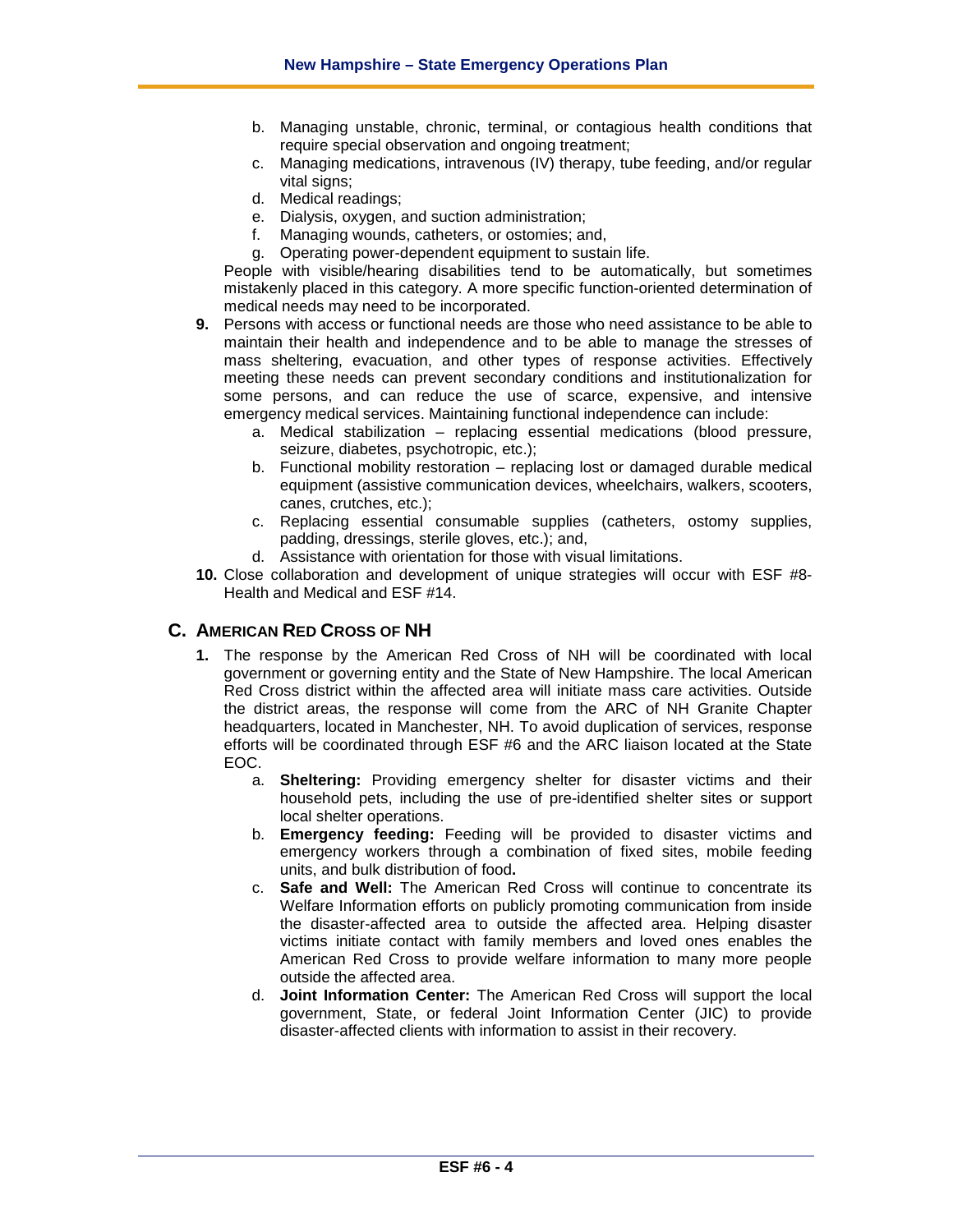# **D. ORGANIZATION**

- **1. Organizational Chart (Command & Control):** ESF #6 shall function under the direction and control of the SEOC Operations Chief **(***See Organizational Chart in SEOP Base Plan. Chapter IV.4.b)*.
- **2. Operational Facilities/Sites/Components**

ESF #6 may have to participate on several emergency teams and/or co-locate at several emergency facilities simultaneously (in-state or in another state through mutual aid). The following is a list of facilities through which ESF#6 may have to function, including but in not limited to:

# **Operational Facilities/Sites**

- a. **Reception and Sheltering Areas –** In coordination with other ESFs and local entities, identify and maintain routing information to/from reception areas, and shelters. Teams may be asked to report for deployment or remain on an operational readiness status. Identify routing for special equipment, or other special needs that may occur prior to, during or after an incident.
- b. **Dispatch Centers** In coordination with other like/similar agencies, state dispatch centers may be established, or current local jurisdiction dispatch centers may be utilized, to support response efforts on behalf of the State.
- c. **Agencies' Emergency Operations Centers** ESF #6 may receive additional missions serving in a lead or support role to other emergency support functions. Agencies may use a "central" Emergency Operations Center concept to manage the different roles and accomplish all mission assignments. In addition, some agencies may develop an "inter-agency" Emergency Operations Center that is below the "central" Emergency Operations Center or clearinghouse.
- d. **State Emergency Operations Center Mission Tasking -** The ESF #6 representative will assign request for assistance to the agency or agencies that have the most appropriate resources and expertise to accomplish the task. No agency should be tasked more than another to ensure a balance in "mission" tasking and to maximize the use of all available resources. Mission Tasks will be posted to WebEOC.
- e. **Field Operations –** ESF #6 may serve in Field Operations (i.e., the Forward State Emergency Response Team, Impact Assessment Teams: Rapid Response Team, Preliminary Damage Assessment Team, Disaster Field Office operations, Recovery Center operations, intrastate and/or interstate mutual aid assistance). Since activation of these activities usually occurs early in an event, its activation sequence should be prepared for in the first hours of an event.

#### **Components**

- f. **Specialized and Mutual Aid Teams –** Specialized local, federal and Mutual Aid teams can be brought in as resources if the proper channels for requesting assistance are followed. Proper declarations would be required and requests should be made on an executive level to mobilize, as appropriate. It will be up to the local Incident Commander, in consultation with the ESF #6 representative in the SEOC to make the determination when and to what extent to utilize other NGOs or associations and groups in activities. These will be coordinated through Volunteers and Donations Management.
- g. **Federal Resources –** When ESF #6 foresees or has a need for resources not otherwise available, action will be taken to secure such resources through the *National Response Framework (NRF)* or some other federal source. Normally, an action to secure a resource from a federal source would be coordinated with/through the State Coordinating Officer and/or the Federal Coordinating Officer. However, if an ESF agency has no recourse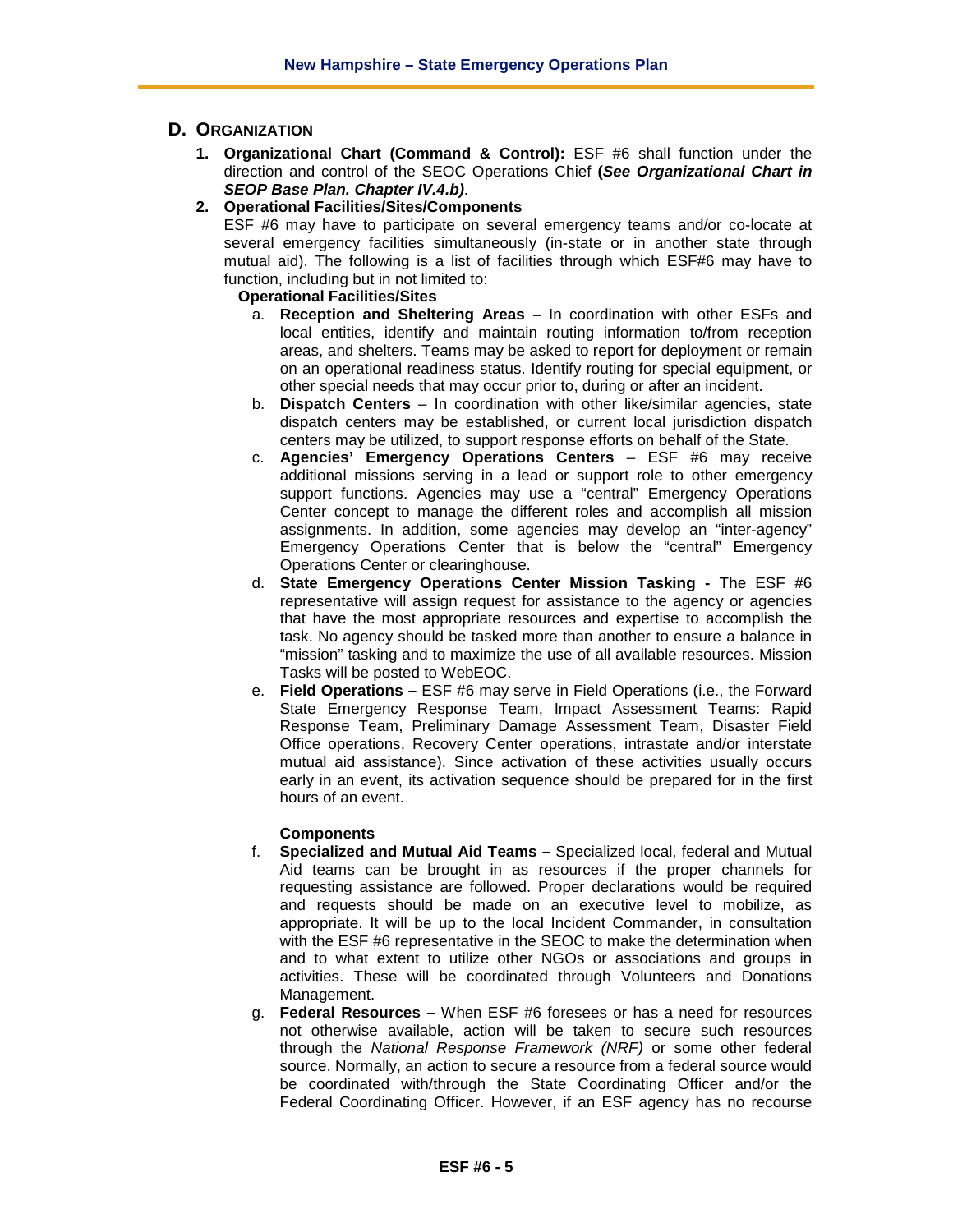through the Federal Emergency Management Agency (FEMA), that ESF #6 may coordinate directly with the federal agency that can provide the needed federal resource.

- h. **Contracts and Contractors –** Resources that are available through ESF #6 may, at times, best be obtained through a contractor. Agency(ies) contracts may be utilized or access to State of New Hampshire or private sector contracts may be made through coordination with ESF #7. Contractual personnel may not be used to supplant State assets/resources.
- i. **Mitigation and/or Redevelopment –** ESF #6 as an entity does not have budgetary authority or funds for mitigation or redevelopment needs that result from an emergency or disaster. Therefore, ESF #6 can only provide (as inkind or matching) professional, technical, and administrative personnel and their use of related equipment for mitigation and redevelopment efforts that may follow an event. Such in-kind or matching resources can be used to support the review, investigation, contracting, and other professional, technical, and administrative tasks generally required for mitigation and/or redevelopment activities. Some organizations and associations (such as the ARC) may utilize their individual budgets or donations for providing some of their ESF #6 activities.

**(Special Note: Responsibilities under ESF #6 may expand and incorporate specialized activities for incidents involving radiological emergencies. Refer to**  *Radiological Emergency Response at Nuclear Facilities Incident Annex* **for roles and responsibilities. Special roles may also be identified in other Incident-Specific Annexes.)**

#### **3. Policies**

- a. Actions initiated under ESF #6 are coordinated and conducted cooperatively with State and local incident management officials and with private entities, through the SEOC, if activated. Each Supporting Agency is responsible for managing its respective assets and resources after receiving direction from the ESF #6 Lead Agency.
- b. Actions taken during an emergency are guided by and coordinated with State and local emergency preparedness and response officials, U.S. Department of Homeland Security (DHS) officials, appropriate federal agencies, and existing agency internal policies and procedures.
- c. The organizations providing support for each incident coordinate with appropriate ESFs and other agencies, to ensure appropriate use of volunteers and their health and safety and to ensure appropriate measures are in place to protect the health and safety of all workers.
- d. Each Support Agency is responsible for managing its respective assets and resources after receiving direction from the Lead Agency.

# **ROLES & RESPONSIBILITIES**

# **A. ACTIVITIES ASSOCIATED WITH FUNCTION:**

ESF #6 Lead and Support Agencies activities include:

- **1.** All ESF #6 Lead and Support Agencies will provide available, trained personnel to serve as an ESF #6 representatives in the SEOC.
- **2.** All ESF #6 representatives must have access to their agency's available and obtainable resources. The committed and uncommitted resources are continuously tracked during an activation of the SEOC. All ESF #6 representatives must have access to appropriate records and data that may be needed for an effective response (e.g., mutual aid compacts, facilities listings, maps, etc.).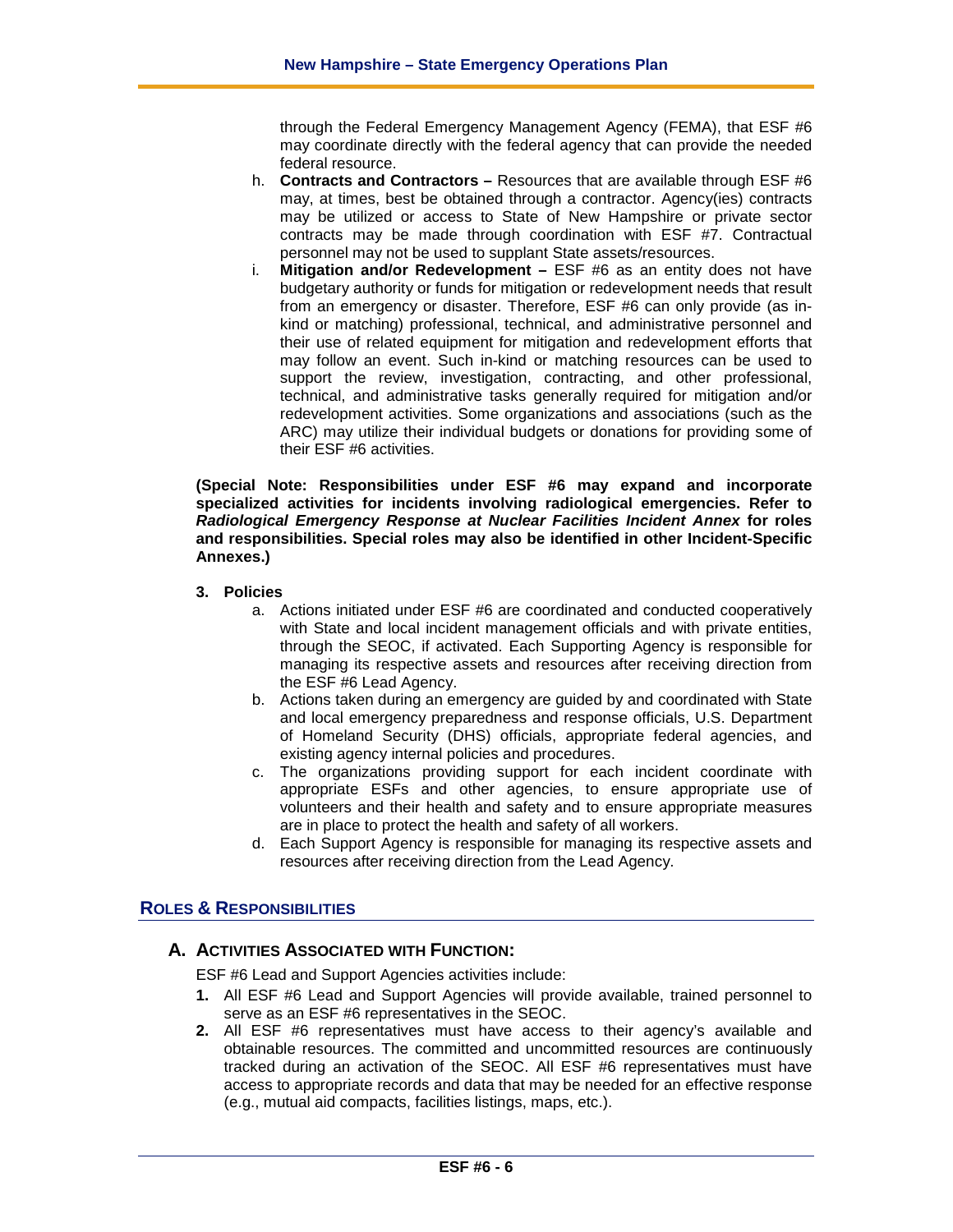- **3.** Participating in the mission assignment of ESF #6 resource requests submitted to the SEOC including resources that are available through mutual-aid agreements, compacts, and/or FEMA.
- **4.** Supporting the development of situation reports and action plans for ESF #6 during activation of the SEOC.
- **5.** Providing Subject Matter Experts (SME's) as requested to support public notification and information and other emergency response activities.
- **6.** Assisting in revisions/updating of ESF #6 and other appropriate and related response/mitigation plans.

# **B. AGENCY SPECIFIC**

- **1. Lead Agency: N.H. Dept. of Health and Human Services (DHHS)**
	- a. ESF #6 administration, management, planning, training, preparedness, response, recovery, and mitigation/redevelopment activities. Assuring worker safety during activations.
	- b. Assigning personnel to the ESF #6 duty schedule at the SEOC. During Radiological emergencies provide staffing and resources necessary to conduct impact assessments
	- c. Developing operating procedures to implement the ESF #6 Emergency Preparedness, Response, Recovery, and Mitigation functions.
	- d. Working with support agencies to assure maintenance and periodic updating/revision of ESF #6.
	- e. Maintaining position logs and mission-tasking in WebEOC.
	- f. Assuring development and implementation of plans for the protection and safety of public through coordination of preparedness, response, recovery and mitigation activities associated with agency mission. Coordinating with other Support Agencies, ESFs, and external partners to meet mission requirements.
	- g. Coordinating and directing the establishment and operation of mass feeding for impacted populations, to include but not limited to: mobile feeding routes, fixed feeding sites, base camps, and comfort stations. Working with ESF #8 to assure food safety and disease surveillance.
	- h. Providing resource support for the ESF #6 mission to include, but not limited to: housing and human service activities associated with quarantine and isolation procedures, as required.
	- i. Determining the need and appropriateness to relax (or suspend) any related statutes, legislation, regulations, and laws from appropriate oversight agency/department or State legislature to protect the public safety and meet disaster or emergency needs.
	- j. Providing technical assistance to other ESFs and internal and external partners during emergencies/incidents.
	- k. Participating in HSEEP-compliant exercises/drills to test operating procedures. Providing appropriate training to meet ESF mission. Ensuring that all support agencies are included in appropriate training and exercise functions.
	- l. Releasing information on individual and family preparedness and disaster planning through news releases, brochures, websites, trainings, or other means.
	- m. Coordinating meetings and activations, as necessary, with appropriate agencies and partners.
	- n. Providing/securing appropriate maps, floor plans, etc. pertinent to mission response activities.
	- o. Developing and maintaining points of contact for Support Agencies.
- **2. Support Agencies**
	- a. **American Red Cross of New Hampshire (Support) (ARC)**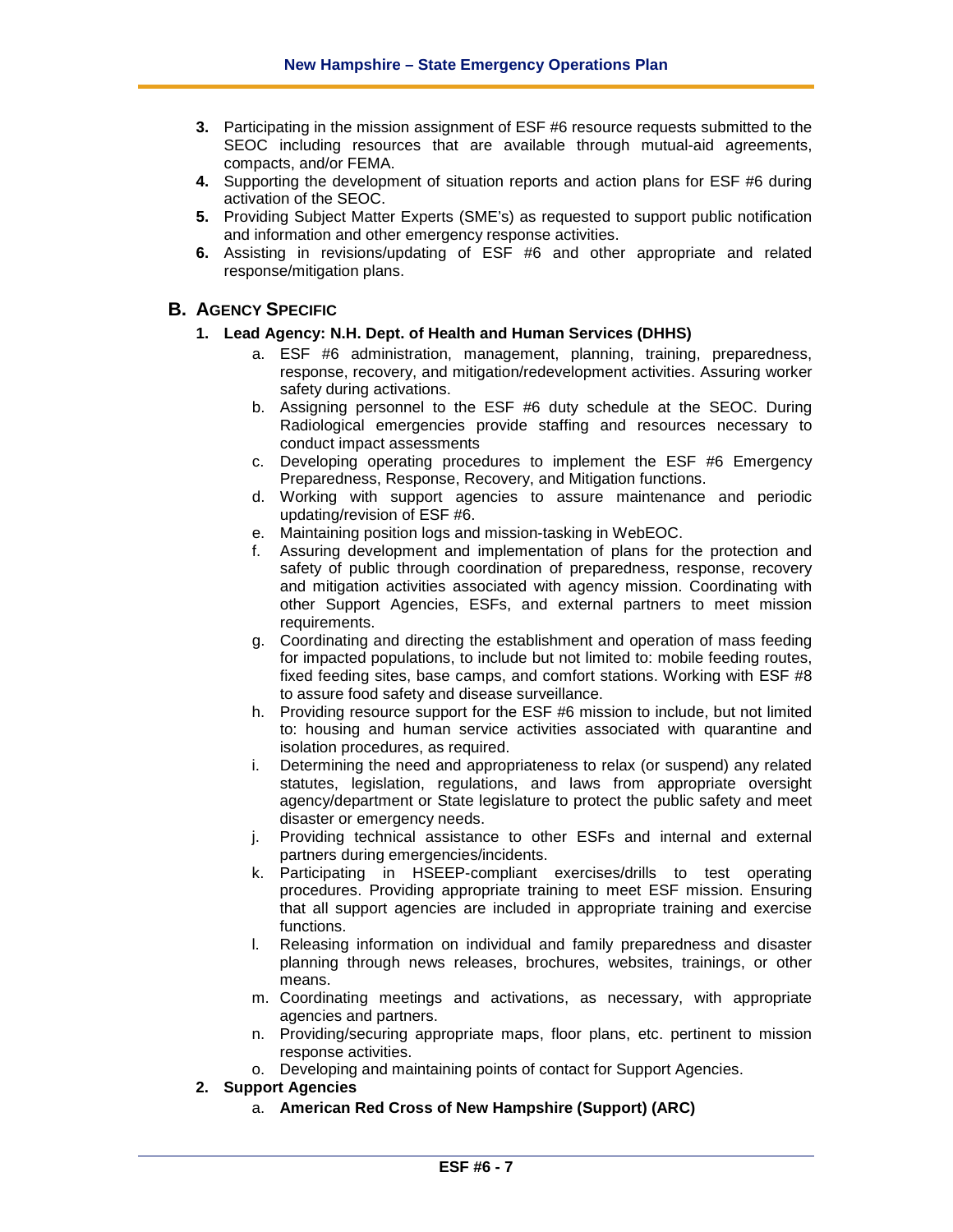- i. Assigning personnel and resources to support ESF #6 missions and responsibilities, including staffing in the SEOC.
- ii. Assisting in identifying and assessing the requirements for food, feeding, and critical emergency needs of the impacted population.
- iii. Providing, but not limited to, the following services:
	- 1. Mass feeding (fixed, mobile, and at base camps and comfort/warming stations). Per established agreements, supplement USDA food stocks.
	- 2. Assistance for clothing and basic essential items.
	- 3. Initial case management.
	- 4. Sheltering or temporary housing assistance, for impacted populations and household pets, until other resources are available.
	- 5. Funding for bulk supplies for temporary minor repair of owner-occupied homes to make them habitable.
	- 6. Replacing prescriptions lost in the disaster. Emergency first aid at shelters.
	- 7. Assisting in providing information about federal and other resources available for additional assistance to the impacted population.
	- 8. Provide representatives or information at Disaster Recovery Centers (DRC) to inform applicants of available American Red Cross assistance.
- iv. Assisting with the distribution of coordinated disaster relief supplies.
- v. Managing the ARC logistics system of procurement, warehouses, relief facilities, transportation, and communication networks.
- vi. Working with host communities and Dept. of Education, as appropriate, to identify, survey and qualify adequate shelter facilities for projected evacuation.
- vii. Providing for adequate staffing, maintenance, supply, and equipment support for identified shelters.
- viii. Providing bed and meal counts (excluding snacks) as requested.
- ix. Working with appropriate ESFs, develop and help implement longand short-term strategies for meeting the human service, short-term housing, and mass care needs of the impacted population.
- x. Monitoring availability and location of food pantries, food distribution sites, and meal-delivery providers for impacted populations.
- xi. Assessing the need for and activating the Safe and Well Inquiry System.
- xii. Anticipating regional response capabilities and make recommendations to ARC National Headquarters for support if deemed necessary.
- xiii. Providing training to local officials and personnel in shelter management and other related disaster-relief programs and activities.

# b. **N. H. Dept. of Agriculture, Markets, and Food**

i. Assisting with ESF #6 activities affecting evacuation and protective actions for animals, including household pets, livestock and wildlife.

# c. **N.H. Dept. of Education**

- i. Identifying school facilities that may serve as shelters, warming stations, or mass care sites.
- ii. Assessing capability to conduct emergency services in school facilities while schools are in session.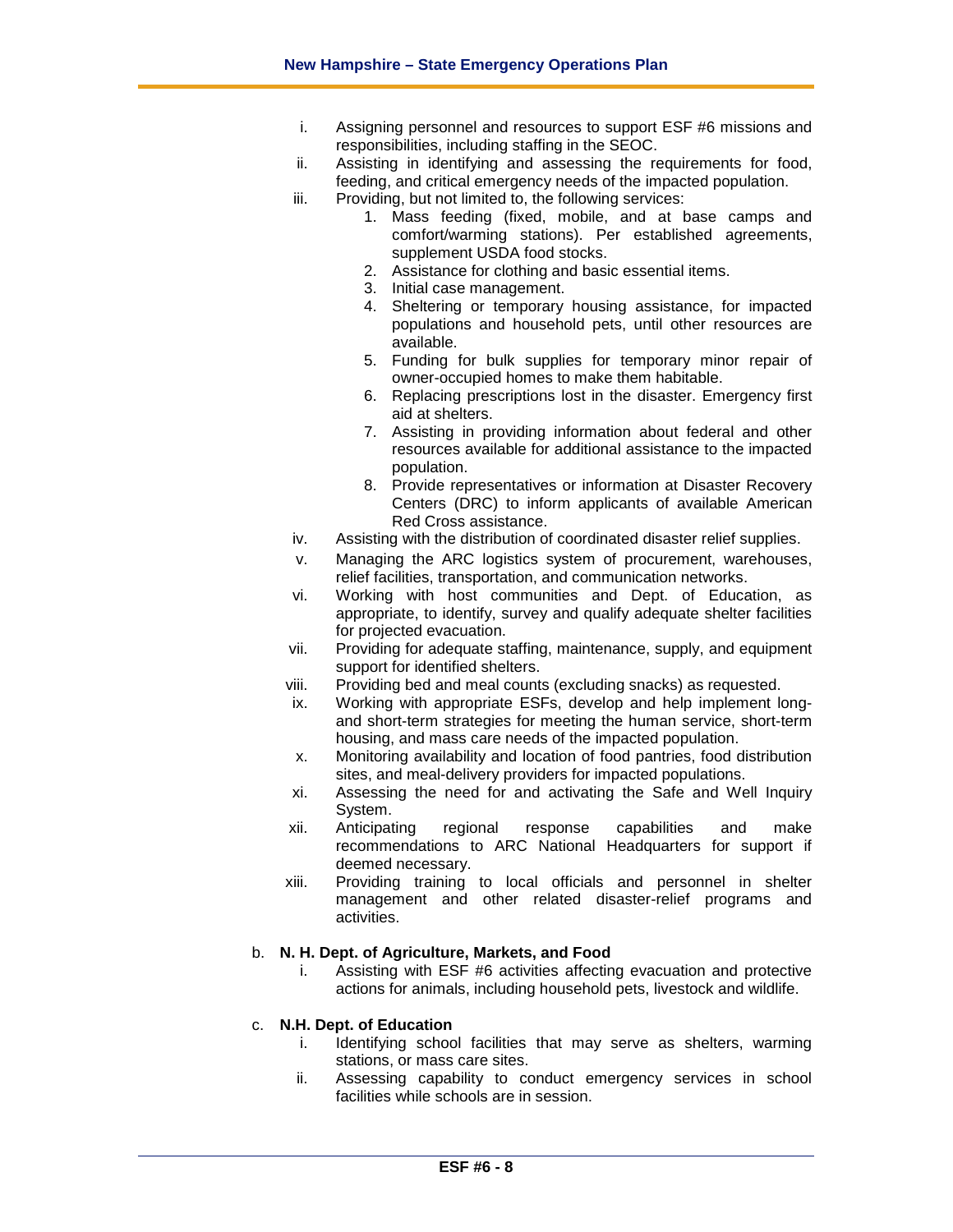- iii. Providing school staff and personnel to assist with ESF #6 sheltering missions.
- iv. Identifying School Administrative Unit (SAU) food inventories available for mass feeding.
- v. Functioning as conduit for ESF #6-related information to/from School SAUs, private, and post-secondary institutions.
- d. **Volunteer NH - New Hampshire Disaster Animal Response Team (NH DART)**
	- i. Providing animal training, education, supplies, personnel, and support to local/municipal authorities.
	- ii. Once activated, NHDART will provide personnel and equipment to help manage temporary emergency household pet shelters during response and recovery periods as well as provide accurate record keeping and identification of pets for reunification with their owners.
	- iii. Coordinating with ESF #6 and ESF #12.

## e. **N.H. Dept. of Employment Security**

i. Determining availability of benefits for impacted populations and provide, as appropriate.

# **C. COORDINATION WITH OTHER EMERGENCY SUPPORT FUNCTIONS:**

All ESFs will coordinate, as appropriate, with other ESFs by providing:

- **1.** Notifying ESF #6 partners of availability of resources, including meeting specialized needs and requirements.
- **2.** Providing availability of subject matter experts for specialized requirements.
- **3.** Coordinating all communications and messaging to the public through the PIO/JIC.
- **4.** Assisting with debris removal.
- **5.** Notifying the availability of facilities that may be used for parking, storage, collection, and staging areas.
- **6.** Setting and maintaining of public safety/security perimeters.

# **D. SEOP HAZARD-SPECIFIC INCIDENT ANNEXES WITH ESF #6 RESPONSIBILITIES:**

- **Terrorism**
- Radiological Incident at Nuclear Power Plant
- Hazardous Materials
- Public Health Emergency

# **FEDERAL RESPONSE INTERFACE/STATE & INTERNATIONAL MUTUAL AID**

When the need for mass care, housing and human services exceed the capability of the State, with the approval of the Governor, the ESF #6 Lead Agency will coordinate activities with the lead Federal agency for ESF #6 under the provisions of the *National Response Framework (NRF).* State and International Mutual Aid agreements (EMAC/IEMAG, etc.) may also be activated as the situation warrants.

# **ADMINISTRATION AND LOGISTICS**

# **A. POLICIES:**

**1.** All agency and ESF Plans provide for administrative and logistical support necessary to maintain a 24-hour, 7-day-a-week sustained operation.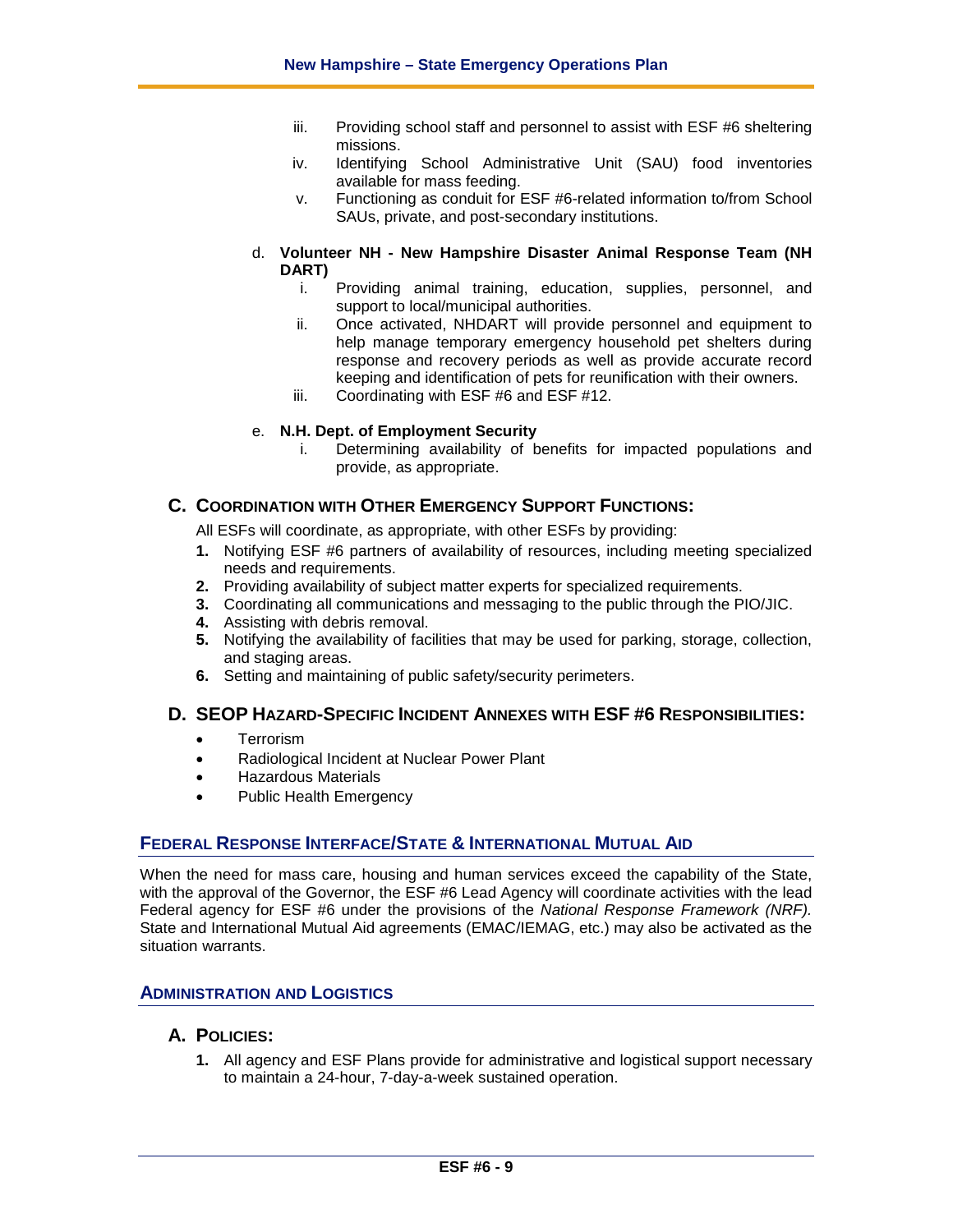- **2.** Administrative and logistical support of operational field elements is the responsibility of each participating agency.
- **3.** Provision is made by each participating agency to record all resources used in support of the emergency operation and provide such information to the Finance and Administration Section for consolidation and recording.
- **4.** Participating agencies will be notified when threshold levels are reached for implementation of any federal assistance programs or requests from mutual aid compacts.

# **B. NOTIFICATION AND REPORTING:**

## **1. Notification**

- a. The NH State Police, a municipality, or State Agency will notify HSEM that an incident has occurred, or has the potential to occur, that threatens or impacts an area of New Hampshire. HSEM will gather information for on-going situational awareness and notify ESFs, as appropriate.
- b. HSEM personnel will make the decision to activate the SEOC and determine level of activation.
- c. If SEOC activation is determined to be necessary, the HSEM Agency Liaison will notify the ESF Lead Agency of the activation and request designated personnel to report to the SEOC or to remain on stand-by.
- d. The Lead Agency will then notify the appropriate ESF Support Agencies and determine coverage/duty roster for the ESF desk in the SEOC. WebEOC will be utilized to provide continuous situational awareness.
- e. All ESF agencies will make appropriate notifications to their appropriate regions, districts or local offices.
- f. The above notification process will be utilized for all phases of activation and activities in which the ESF will be involved.

# **2. Event Reporting**

- a. Event and position logs should be maintained by each ESF agency in sufficient detail to provide historical data on activities taken during the event.
- b. Agencies are also expected to keep their Lead Agency updated upon all activities and actions.
- c. The Lead Agency will be responsible for making periodic reports to their Sections on activities taken by the ESF, in total, during the event and assure they are properly documented.
- d. All financial reporting will be done through the ESF Lead Agency on behalf of their Support Agencies. All financial management documents must comply with standard accounting procedures and applicable agency, state and federal guidelines, rules, standards, and laws.

#### **3. Agreements/MOUs, etc.:**

Lead and Support Agencies will maintain up-to-date agreements and Memorandums of Understanding, Letters of Agreement (MOU/LOA) with various other agencies, regions, states, or countries, as appropriate. Each agency is responsible for keeping these documents updated and with appropriate points of contact. Support Agencies should keep the Lead Agency informed of any such agreements that may impact resources or capabilities during an emergency incident. The State of New Hampshire also maintains agreements and mutual aid compacts on behalf of various organizations. These may be activated as the situation warrants.